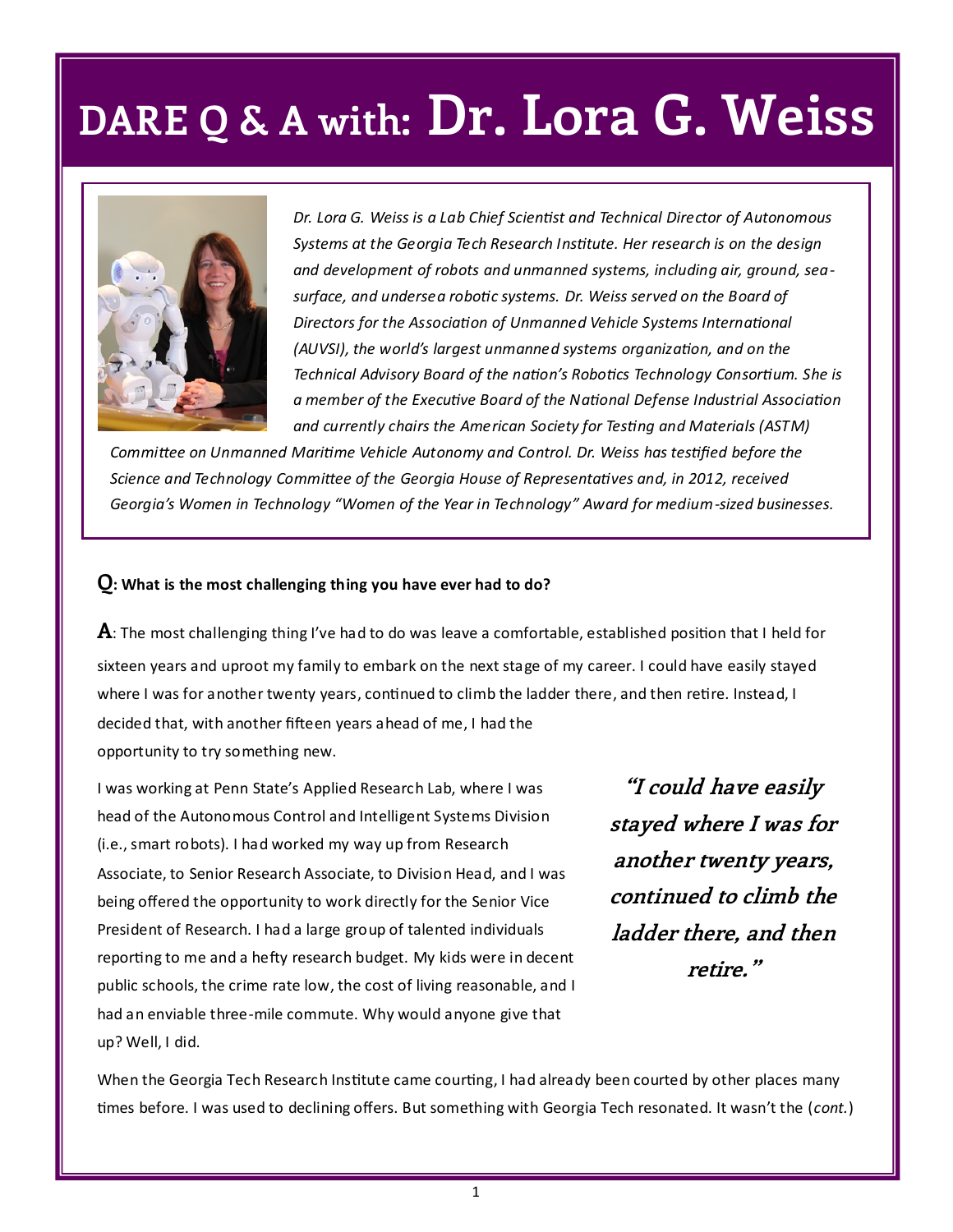**A:** (*cont.*) dire inner-city public school systems in Atlanta that attracted me, nor the higher crime rate and cost of living. And there was no way that I would be able to match my stress-free three-mile commute. What made me move was the prospect of exciting new research programs and the realization that a bold departure like the one I made was just the kind of challenge many women-in-charge must face as they ascend in the corporate world.

I've had no regrets about the move, but I did come to recognize an even more difficult challenge. It is one I face every day, and it takes a different kind of discipline and demeanor to overcome. It is the challenge of taking on so much work responsibility that I risk abandoning my wonderful and supportive family.

I cannot overemphasize how often I face this challenge. Responding constructively to it is completely different from responding to the single, big challenge of a big move, a one-time event. It is impossible to overemphasize the importance of maintaining a work-life balance. I have watched many men make great strides in their careers only to have their family lives dissolve during their professional advancement. Seeing

**"...being able to assess a situation objectively and re-focus the issue from being stressful to being instead a collection of trade-offs made the decision manageable."**

what their lives are like after parting from their families is a drastic reminder to me to balance my work with my personal life. It is a constant reminder that work will always be there, but your family may not. Although the drop-everything-and-move challenge was significant and stressful, it was a one-time challenge that had to be overcome one time. The work-life balance is much more subtle. It is a challenge on-going for me each and every day.

**Q: Where did you get the courage and confidence to do it?** 

**A**: After having a strong, sixteen-year career at Penn State, it was extremely stressful to make the decision to pick-up and move. However, I was able to step back and examine the situation

objectively; this gave me the confidence to know I could succeed. Call it the engineer in me, but being able to assess a situation objectively and re-focus the issue from being stressful to being instead a collection of trade-offs made the decision manageable. The objective view was that it was time for me to make a midcareer move. I was half-way through a great career, and now was the time to change. Instead of coasting in the same direction and in similar positions, I could instead move forward with new and equally interesting work. My children were young enough that they could weather the move. My husband had an equally exciting opportunity in Atlanta, so his career was not at risk. The only issues to resolve were which ( *cont.*)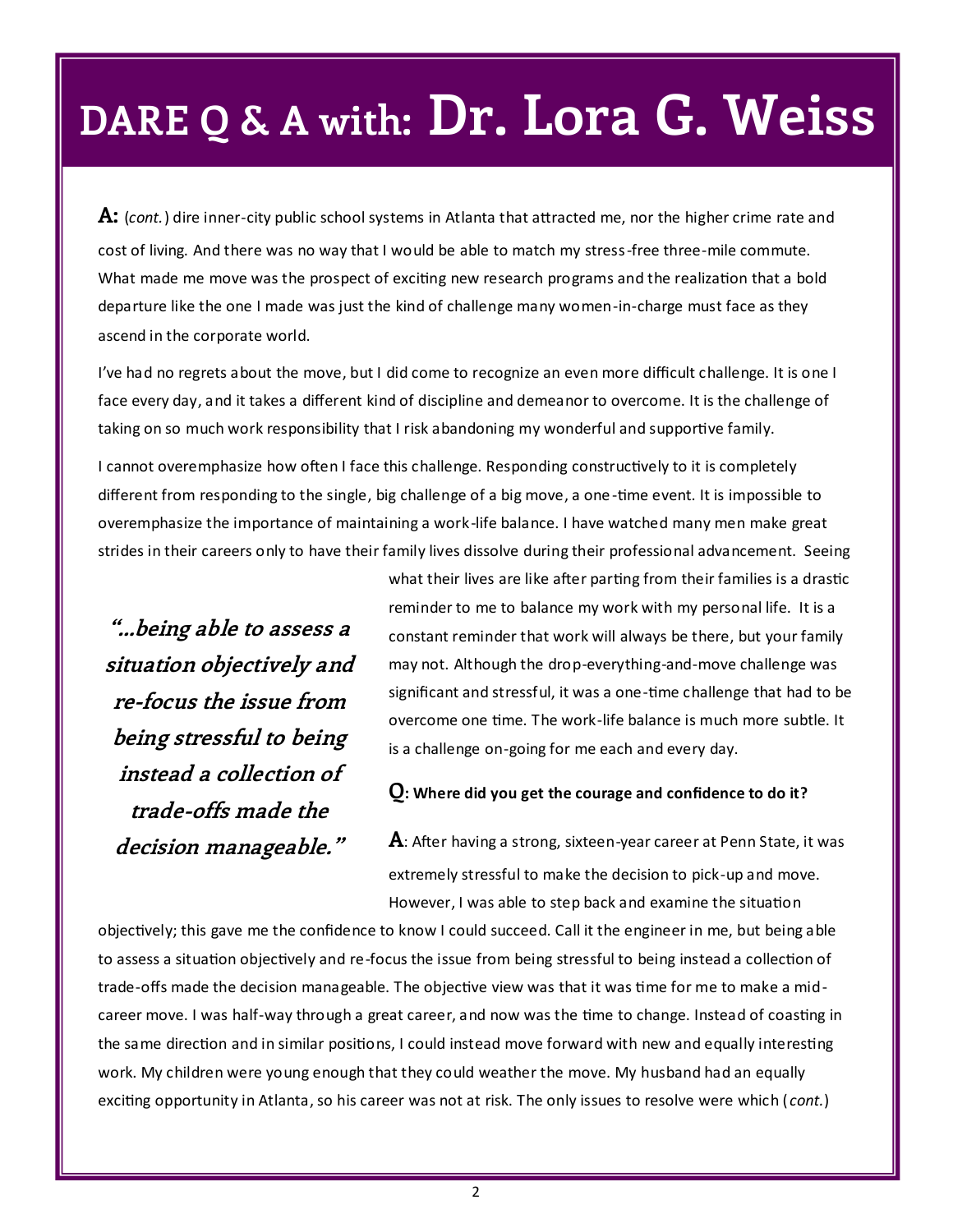**A:** (*cont.*) schools to send our kids to and where we should live that would not create a commuting nightmare. They were stressful issues, but they were manageable.

As for the challenge of managing work-life balance, I'd like to offer a perspective that reflects on the confidence and courage needed in any two-career family. Often, when both a husband and wife work, for one person to be extremely successful, the spouse has to take a supporting role. Look at the president of nearly any successful company. Is his or her spouse also president of a successful company? Probably not. In fact, nearly always, one spouse has to make a career sacrifice to enable the other to succeed.

There is a saying in the scientific community that "the two-body problem is harder to solve than the threebody problem." In physics, the three-body problem is one that requires determining all the possible motions of three bodies, such as planets or stars, moving under the force of gravity. After more than a century, it remains unsolved. Physicists have no trouble solving the two -body problem—unless those two bodies are a successful husband and a successful wife trying to find jobs in the same city without either making a career compromise. Balancing career aspirations of two highly talented individuals takes significant courage. My husband is a brilliant scientist, and we both have high career aspirations. We have made compromises in our careers to ensure the other's success. **"It's that old** 

Having a supportive partner to work through the trade-offs of rapid career advancements with balancing our lives has provided the courage and confidence for each of us to excel in our careers at a pace that meets our

family needs. We have learned the importance of being supportive of the other and of being flexible in our **battles."'**

**adage: 'pick your** 

demands of one another, and it works. Sure, we have had many scheduling conflicts and have paid for plenty of babysitters to help with our child care. We have had many close-calls, as one of us is heading to the airport while the other is returning home from the airport, but we've always been able to ensure that one parent is home while the other is out of town. The question of who put their trip on the calendar first has become our family joke.

#### **Q: What is the biggest mistake you have ever made? What did you learn and how did you recover?**

**A**: I don't know if I have made any single, big life-learning mistake. I have made (and continue to make) lots of small mistakes. Sometimes, it involves being too demanding; sometimes, too domineering; sometimes, it is being inflexible; and sometimes, it is just being wrong. Recovery usually takes the form of long, deep breaths, increased patience, and realizing that some things are not worth fighting about—that it is better to roll your eyes, shake your head, and let it go. It's that old adage: "pick your battles."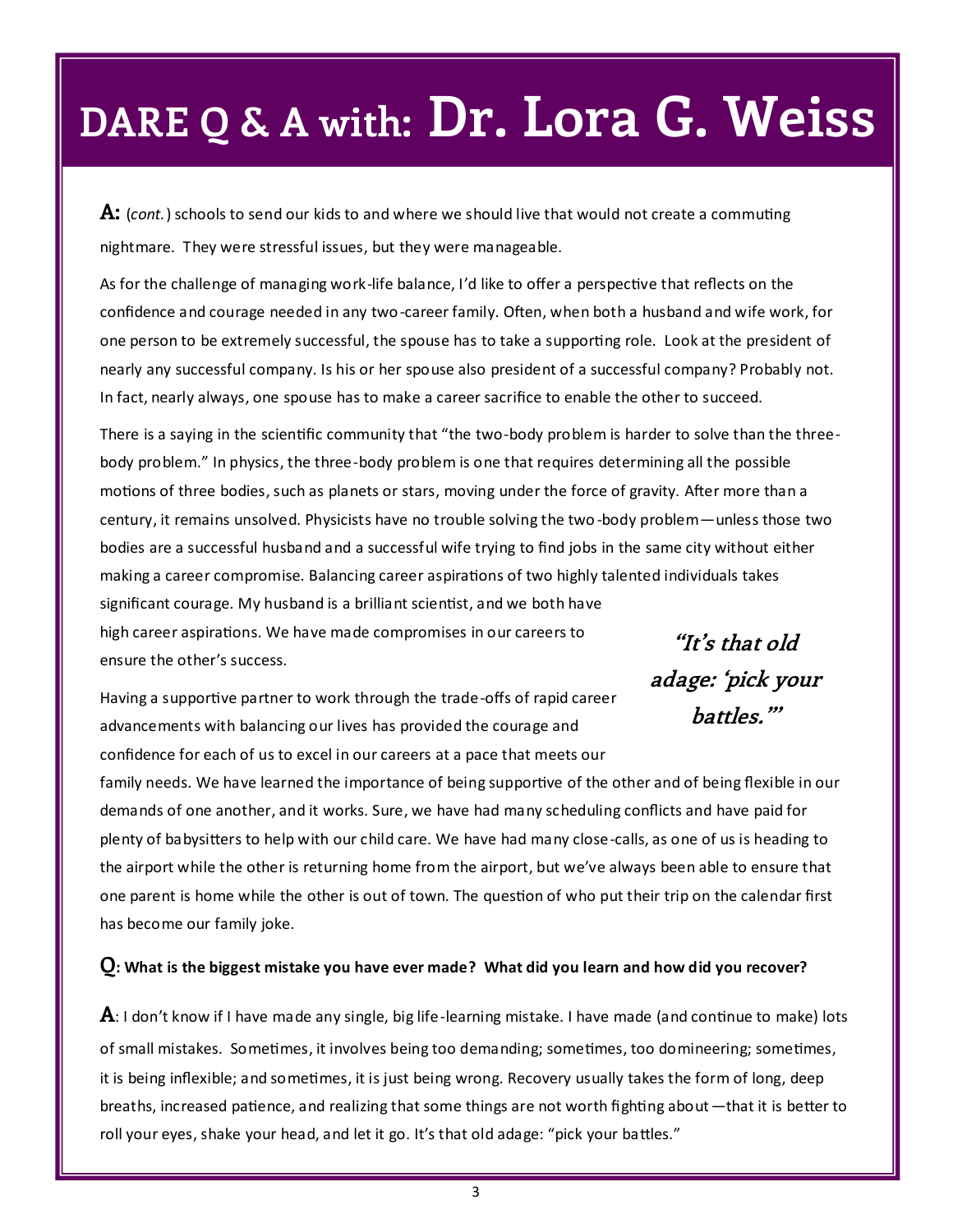**Q: If you had a young woman you cared deeply about entering the workforce today, what single piece of advice would you have for her?**

**A:** I have two young women I care deeply about. They are my daughters. The biggest piece of advice I have for them—and other young women—is to constantly strive for technical excellence. Having technical mastery is indicative of one's ability to think deeply, independently, and solve problems. This skill set transcends all disciplines and professions. No matter what career you select, a solid technical foundation is portable. It is what enables you to move within an organization and across organizations. By constantly expanding this technical foundation, you continually learn, giving yourself technical breadth as well as depth. Having this breadth will propel you upward; having this depth will give you credibility. Every company seeks such a talented individual.

**"The biggest piece of advice I have for [my daughters]—and other young women—is to constantly strive for technical excellence."**

#### **Q: How did you make the leap from middle to senior management?**

**A:** Early in my career, I assumed responsibility for a fairly large program—a \$15-million project executed over three years. I had an excellent boss, who mentored me in navigating the expanse of technical and political challenges. This gave me an incredible start in understanding all aspects of managing large technical programs and directing large engineering staffs. From this, I was able to obtain my own programs and grow them. With that growth came increased workloads, but I learned early-on to delegate. This allowed me to grow

my project base, which resulted in my assuming more senior roles. It was a very natural growth progression that went from being mentored, to independence, to growth, to leadership.

#### **Q: What advice do you have for building self-confidence?**

**A:** Female engineers need to excel. Their grades out of school need to be better than those of their male counterparts—if they want to avoid the accusation and misconception that they were hired just because they are girls. The higher expectation may seem unfair, but it can be used to build self-confidence as you realize that "your grades are better than his, so you must really be better." Keeping this in mind can go a long way throughout your career, in fact. We live in a numbers world. Everyone is assessed by metrics of some sort. If your numbers are better than his are, then you must be better. The thought is a real confidence booster. By striving for that extra bit to be better, you will greatly increase your self-confidence.